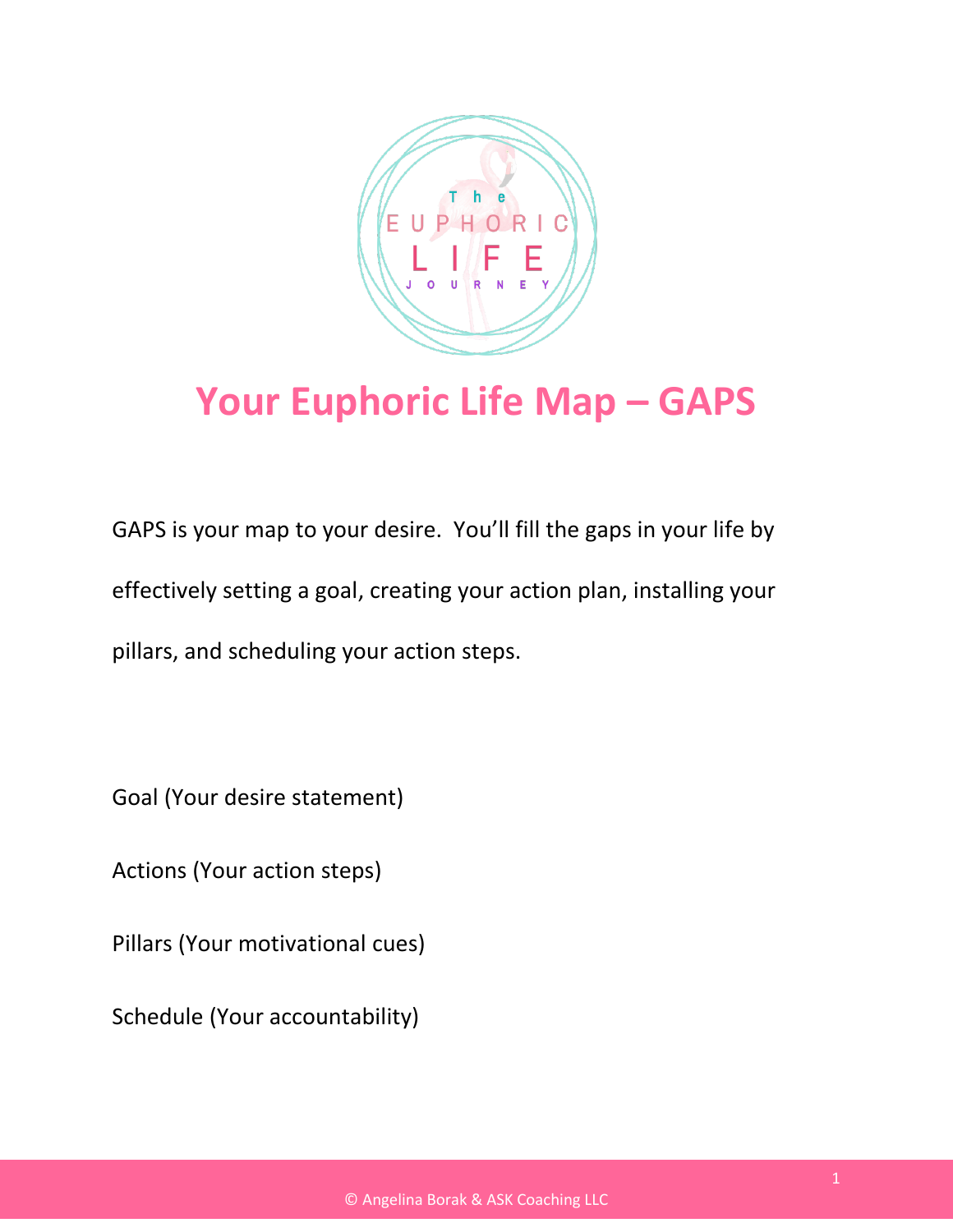G- Write your desire statement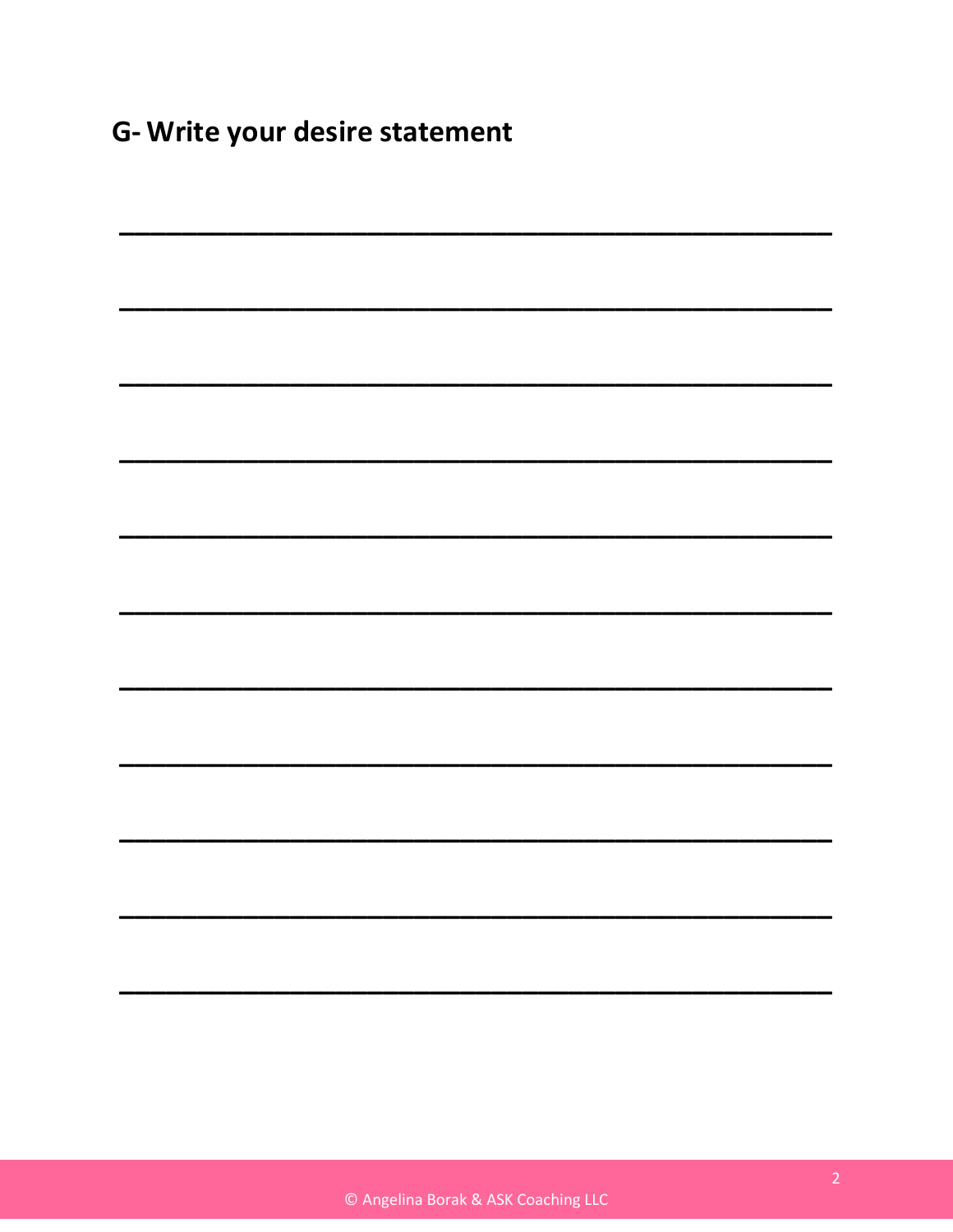## A- Create your step-by-step action plan

Step 1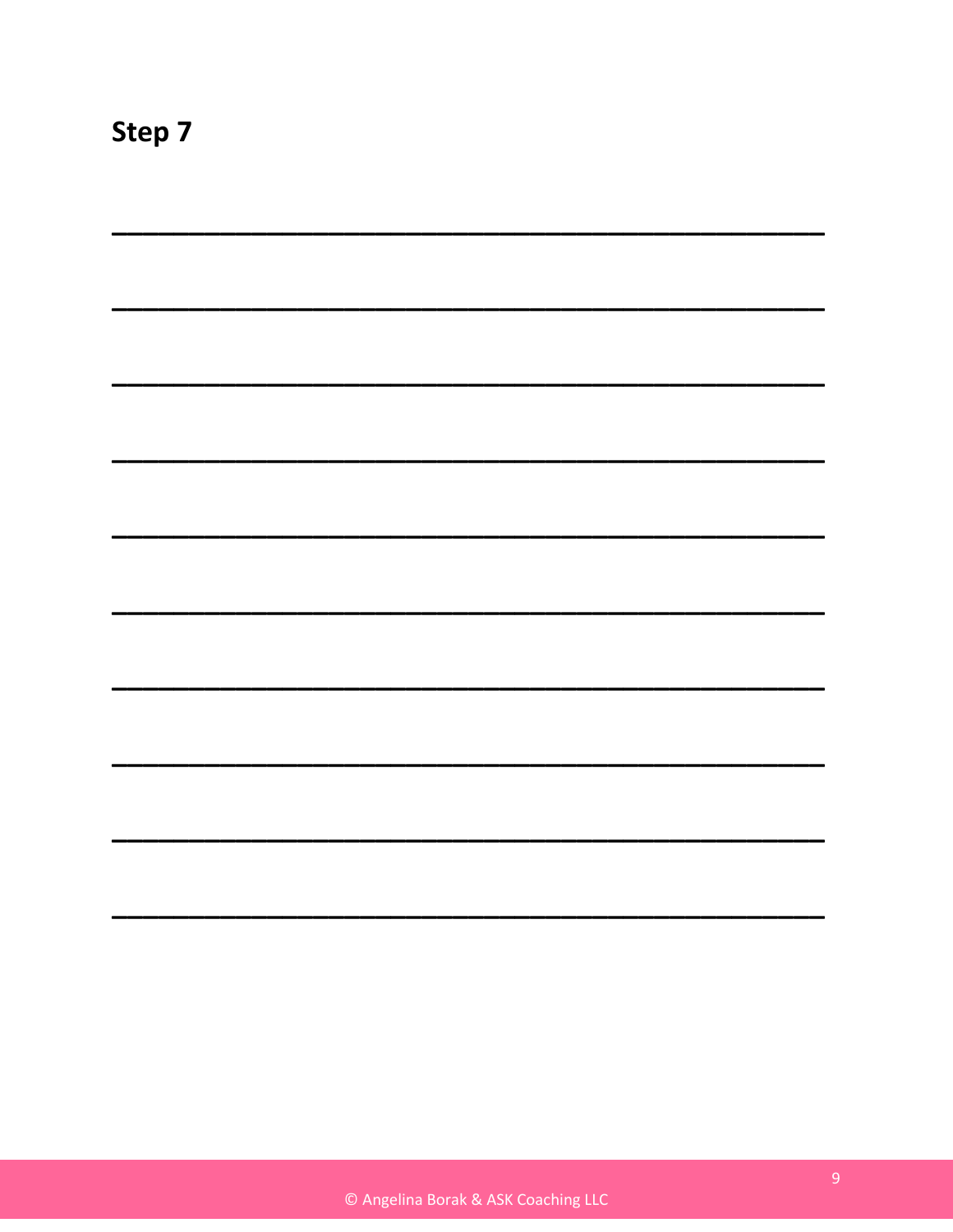| a sa kasang pangangang pangangang pangangang pangang pangang pangang pangang pangang pangang pangang pangangan |  |  |
|----------------------------------------------------------------------------------------------------------------|--|--|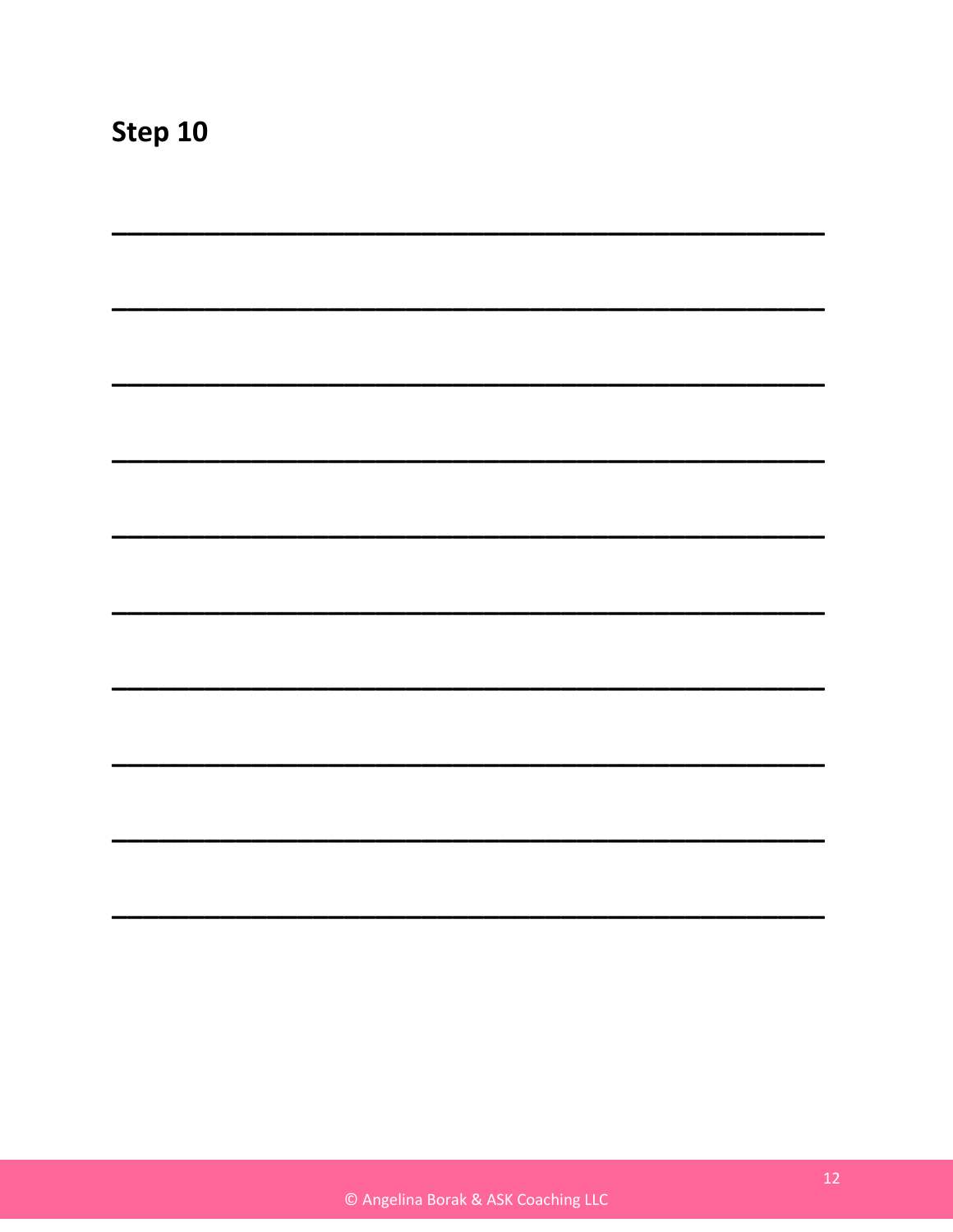## **P- Pillars List**

- **1.**
- **2.**
- **3.**
- **4.**
- **5.**
- **6.**
- **7.**
- **8.**
- **9.**
- **10.**